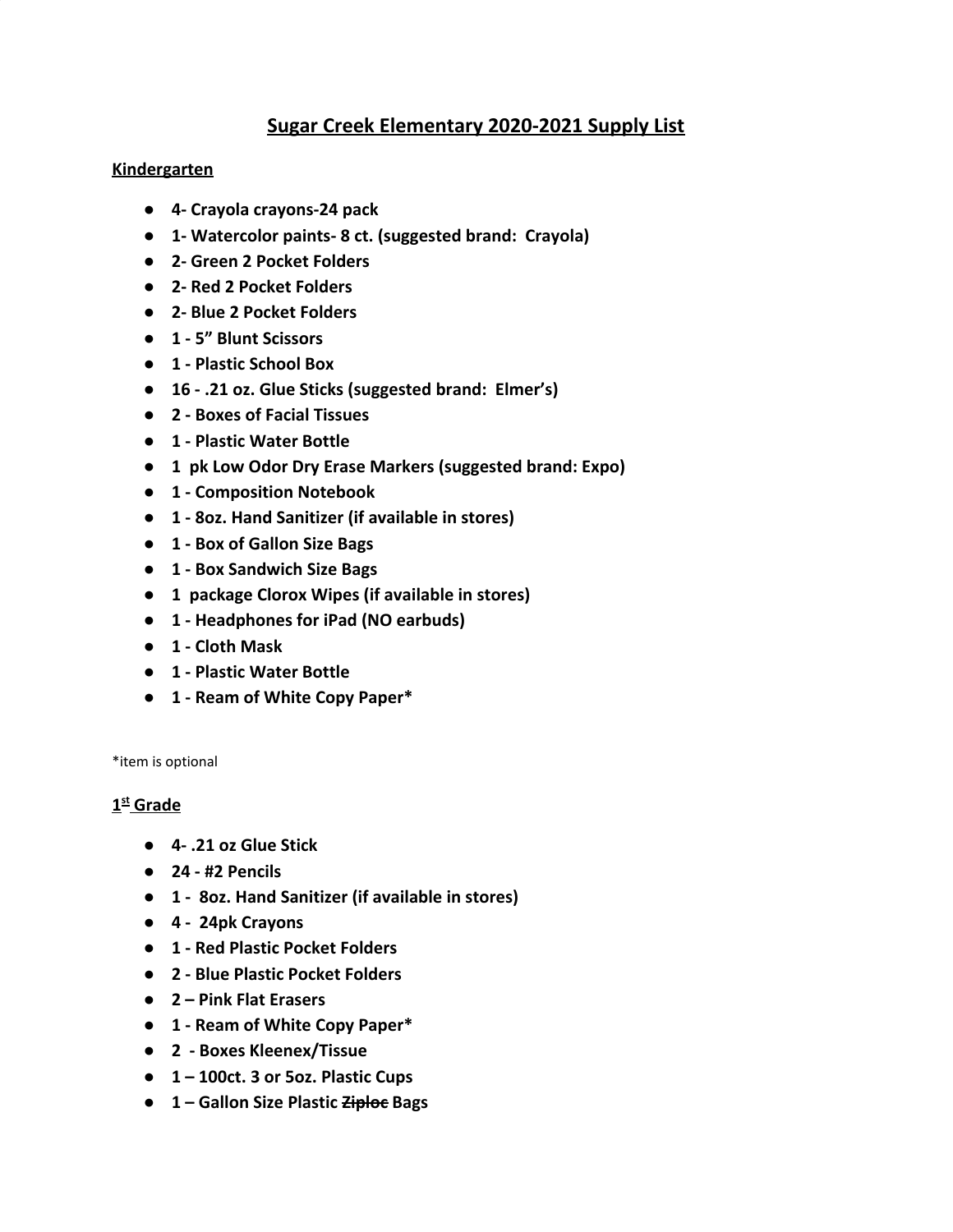- **● 1 Clorox Wipes (if available in stores)**
- **● 1 Headphones (not earbuds) for iPads**
- **● 1 Cloth Mask**
- **● 1 Plastic Water Bottle**

**\*item is optional**

### **2nd Grade**

| 2 <sup>nd</sup> Grade Girls                                                                                                                                                                                                                                                                                                                                                                                                                                                                                                                   | 2 <sup>nd</sup> Grade Boys                                                                                                                                                                                                                                                                                                                                                                                                                                                                                                                  |
|-----------------------------------------------------------------------------------------------------------------------------------------------------------------------------------------------------------------------------------------------------------------------------------------------------------------------------------------------------------------------------------------------------------------------------------------------------------------------------------------------------------------------------------------------|---------------------------------------------------------------------------------------------------------------------------------------------------------------------------------------------------------------------------------------------------------------------------------------------------------------------------------------------------------------------------------------------------------------------------------------------------------------------------------------------------------------------------------------------|
| 4 - 24pk Crayons<br>2 - 24 count-#2 pencils (not<br>$\bullet$<br>mechanical)<br>1 - Plastic School Box<br>6 - .77 oz. Glue Sticks<br>1 - 5" Blunt Scissors<br>2 - Composition Books (100 sheets<br>each)<br>2 - Pink Flat Erasers<br>1 - Box Kleenex/Tissue<br>1-12pk. Colored Pencils 2?<br>1 - Blue Pocket Folder (Plastic<br>optional)<br>1 - Yellow Pocket Folder (Plastic<br>$\bullet$<br>optional)<br>2 - Green Pocket Folders (Plastic<br>optional)<br>1 - Purple-Pocket Folder (Plastic<br>optional)<br>1 - Ream of White Copy Paper* | $\bullet$ 4 - 24pk. Crayons<br>2 - 24 count-#2 pencils (not<br>mechanical)<br>1 - Plastic School Box<br>6 - .77 oz. Glue Sticks<br>1 - 5" Blunt Scissors<br>2 - Composition Books (100 sheets<br>each)<br>2 - Pink Flat Erasers<br>• 1 - Box Kleenex/Tissue<br>1-12pk. Colored Pencils<br>1 - Blue Pocket Folder (Plastic<br>optional)<br>1 - Yellow Pocket Folder (Plastic<br>optional)<br>2 - Green Pocket Folder (Plastic<br>optional)<br>1 - Purple Pocket Folder (Plastic<br>$\bullet$<br>optional)<br>• 1 - Ream of White Copy Paper* |
| 1 - Clorox Wipes (if available in<br>$\bullet$<br>stores)<br>1 - Yellow Highlighter<br>1 - Set Earbuds or headphones<br>1- Cloth Mask<br>1 - Plastic Water Bottle                                                                                                                                                                                                                                                                                                                                                                             | 1 - 8 oz. Hand Sanitizer (if available<br>in stores)<br>1 - Yellow Highlighter<br>1 - Set Earbuds or headphones<br>1- Cloth Mask<br>1 - Plastic Water Bottle                                                                                                                                                                                                                                                                                                                                                                                |
|                                                                                                                                                                                                                                                                                                                                                                                                                                                                                                                                               |                                                                                                                                                                                                                                                                                                                                                                                                                                                                                                                                             |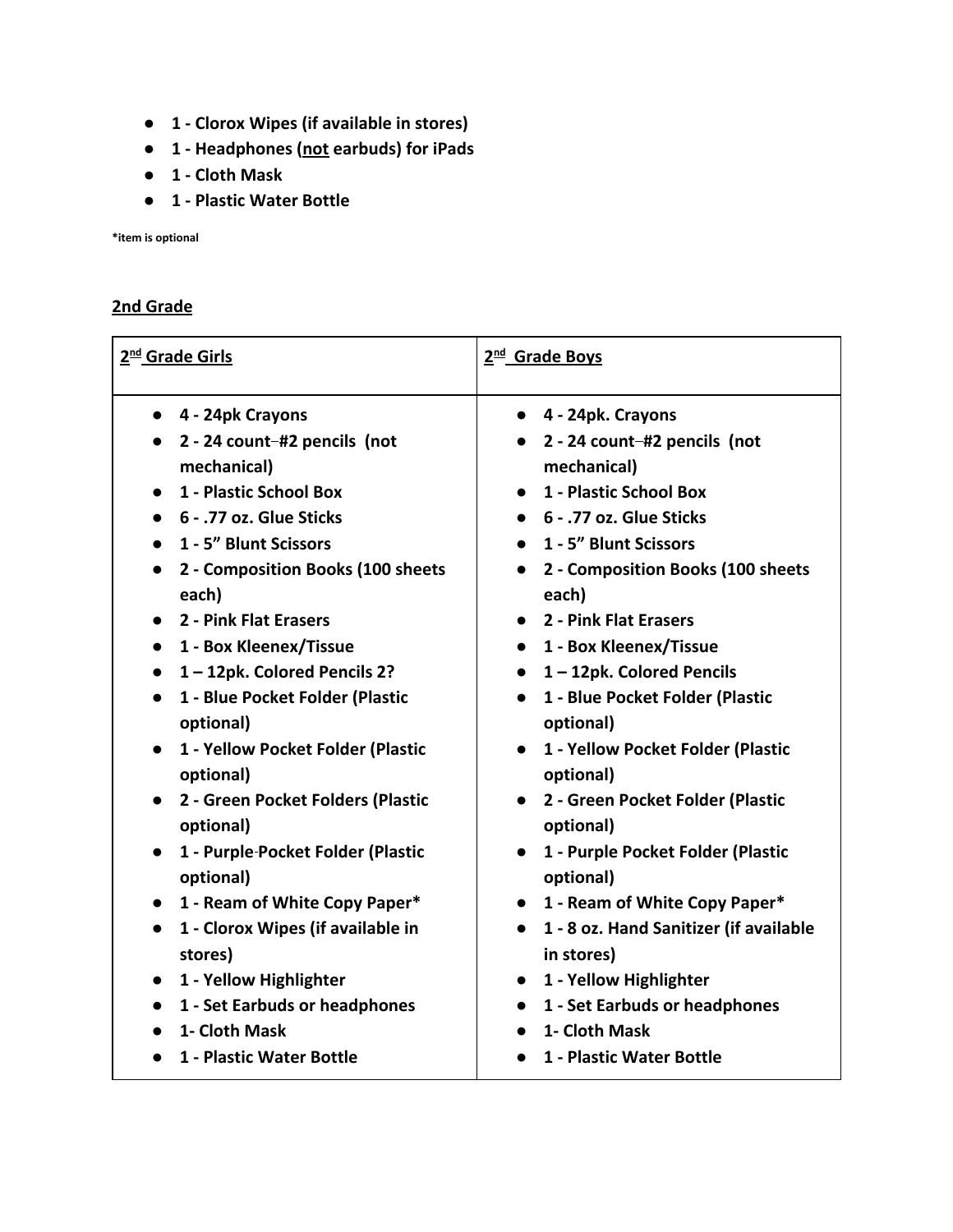# **3rd Grade**

**3rd Grade Girls & Boys**

- **1 1" three ring binder**
- **1 Box Kleenex/Tissue**
- **1 Red Pocket Folder with three holes drilled**
- **1 Blue Pocket Folder with three holes drilled**
- **1 Green Pocket Folder with three holes drilled**
- **1 Yellow Pocket Folder with three holes drilled**
- **1- 12 ct. pkg. Colored Pencils**
- **3 6ct. pkg. #2 Pencils**
- **1 Plastic School Box**
- **1 5" Pointed Scissors**
- **1 8x10 Nylon Pencil Bag**
- **1 100 ct. 3 oz. Plastic Cups**
- **1 Set Headphones for iPad (No Earbuds)Must be straight connector not Lshaped/not plastic)**
- **4 .28 oz Glue Sticks**
- **1 Marble Composition Notebooks (100 sheets each)**
- **2 24 pk. Crayons**
- **2 Pink Flat Erasers**
- **1 Cloth Mask**
- **1 Plastic Water Bottle**